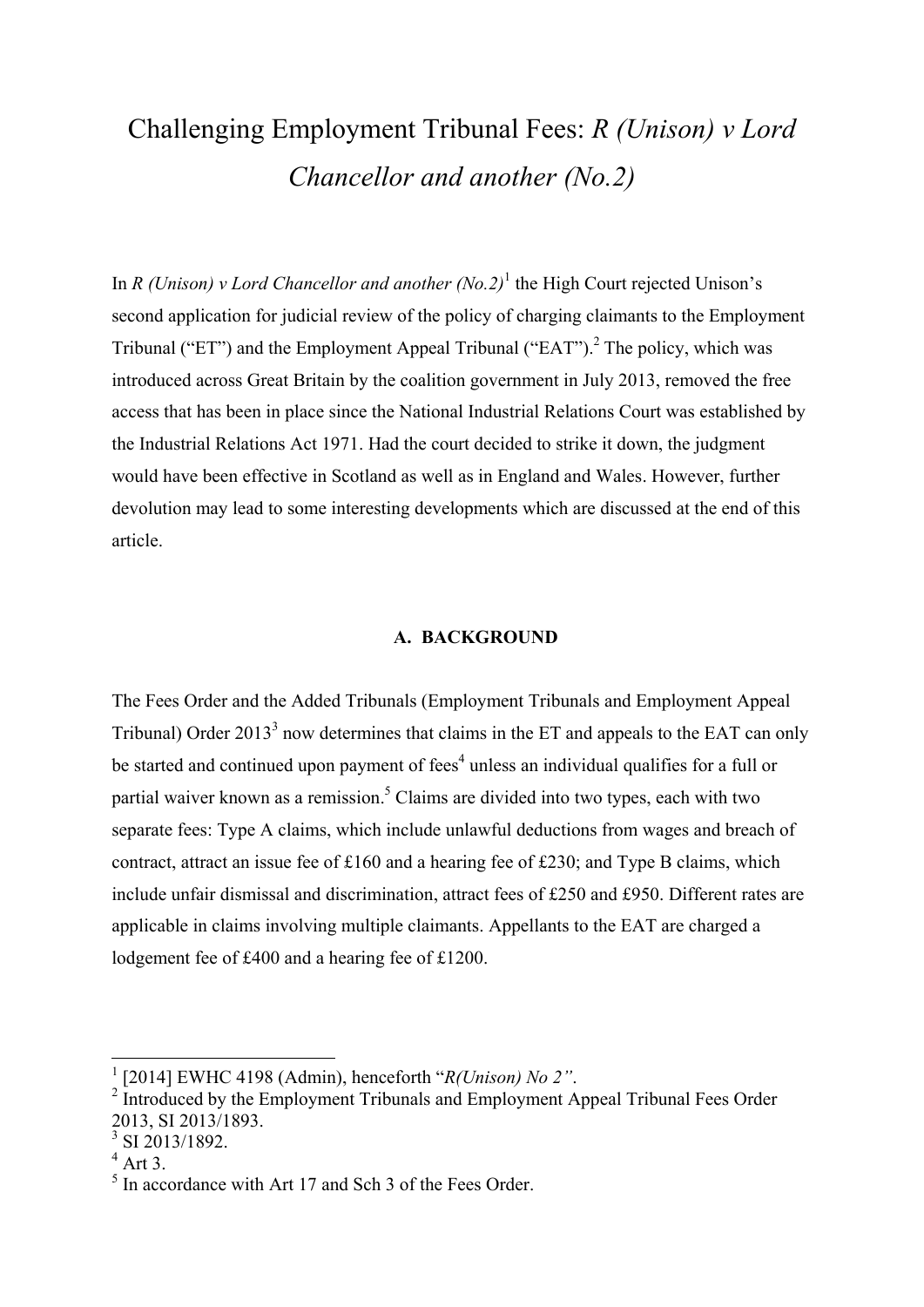At a previous judicial review application $6$  Unison ran a number of arguments to challenge the legality of the regime. Although unsuccessful, not all of these arguments were completely rejected by the High Court with two (outlined below) found to lack the robust evidence required to justify overturning the policy. As the application had been brought prior to the publication of official statistics showing the decline in the number of ET claims, the court found that it was too early to say whether the fees would have the unlawful effects claimed by Unison, holding that "[i]t seems to us more satisfactory to wait and see and hold the Lord Chancellor to account should his optimism as to the fairness of this regime prove unfounded."<sup>7</sup> Unison's appeal against this decision was subsequently stayed and permission was granted to bring a second application following the publication of official statistics.

### **B. THE APPLICATION FOR JUDICIAL REVIEW**

In the fresh application Unison, with the Equality and Human Rights Commission as intervener, challenged the fees regime on two main grounds. Firstly, that it has had a negative effect on the access to justice of certain groups of claimants in violation of the EU principle of effectiveness, making it virtually impossible, or excessively difficult, for a significant number of potential claimants to afford to exercise rights conferred by EU law, thus making such rights illusory. Secondly, that the regime indirectly discriminates against women, who are more likely than other groups of workers to be on low incomes. The Lord Chancellor's failure to establish that such disadvantage is justified renders it unlawful under EU law, the ECHR,<sup>8</sup> and section 19 of the Equality Act 2010.

In evidence Unison relied on statistical information which showed that from October to December 2013, following the introduction of fees, 79% fewer claims were accepted by the ET compared with the same quarter in the previous year. For equal pay claims the figure was 83% and for sex discrimination it was  $77\%$ . <sup>9</sup> The statistics for January to March 2014, which recorded a reduction of 81%, showed that the earlier statistics were not aberrant.

 $6 R$  (Unison) v The Lord Chancellor and another [2014] EWHC 218 (Admin), heard by the High Court on 7 Feb 2014.

<sup>7</sup> Ibid, para 89.

 $8$  Art  $6$  read with Art 14.

<sup>&</sup>lt;sup>9</sup> The Tribunals Statistics Quarterly for October to December 2013, published on 13 March 2014.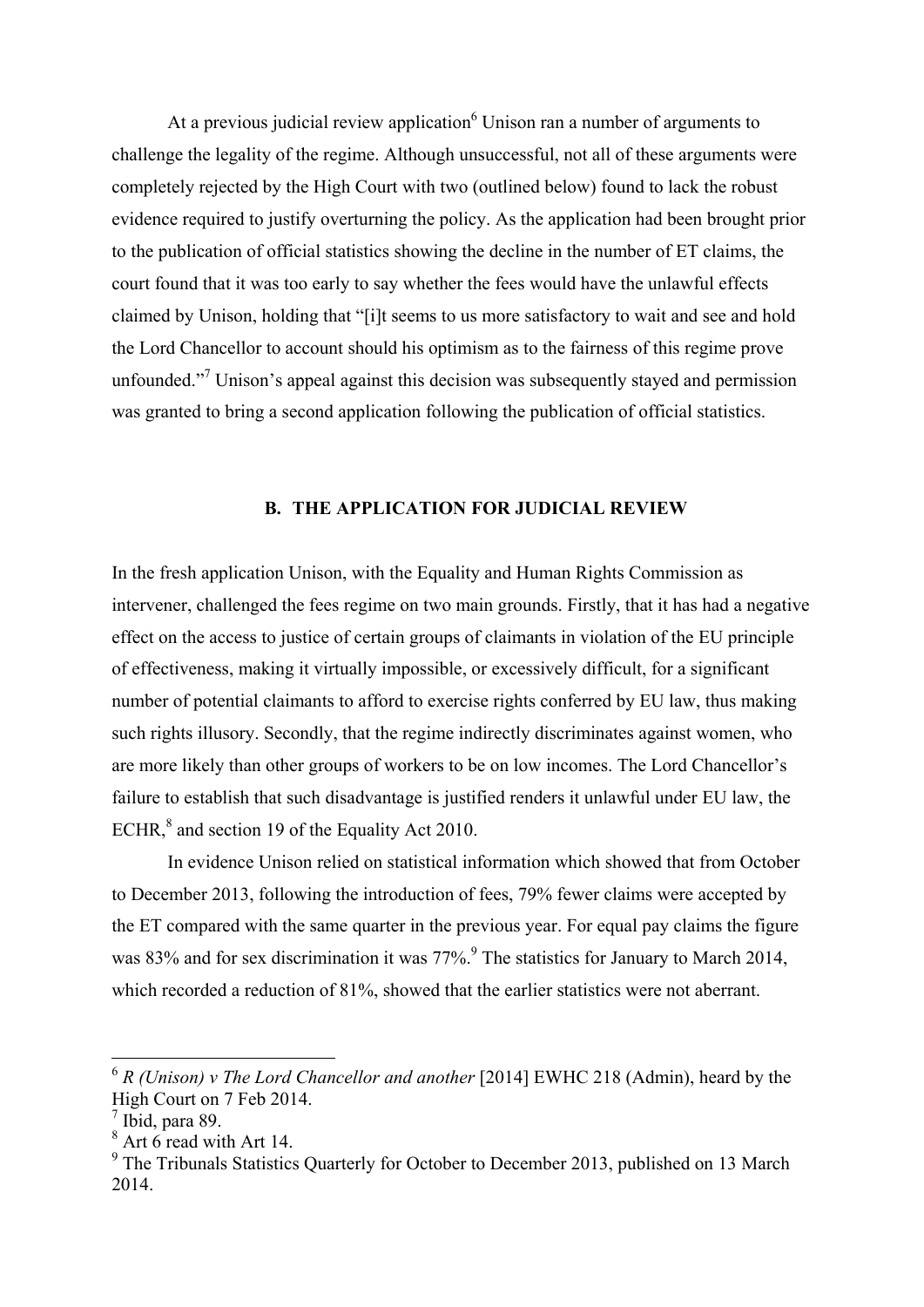The Lord Chancellor countered that the claims were still premature and that the generalised nature of the statistics relied upon and an absence of any examples of specific individuals who had been denied access to the ET made it impossible for the court to find in favour of the applicant.<sup>10</sup>

#### **C. THE JUDGMENT**

The court, comprised of Elias LJ and Foskett J with Elias LJ delivering the leading judgment, dismissed the application on both grounds. In considering the first ground, the court reviewed the relevant case law of the Court of Justice of the EU concerning the principle of effectiveness. Relying on the decisions in *Impact v Minister for Agriculture and Food*<sup>11</sup> and *Alassini v Telecom Italia SPA*, <sup>12</sup> the court found that any justifiable restrictions to the right of access to the courts must satisfy the proportionality test so that the imposition of unnecessary hurdles which hinder the exercise of the right will be enough to amount to a breach of the effectiveness principle.<sup>13</sup>

Unison's submission that the fees had contributed to the dramatic reduction in claims was rebutted by the Lord Chancellor who argued that other initiatives such as the ACAS early conciliation scheme, an increase in the qualifying period for unfair dismissal claims and the imposition of a lower cap on unfair dismissal compensation, had also had an impact. While the court agreed that these factors "may have played a part" but did "not begin to explain the whole of this very dramatic change",<sup>14</sup> Unison's reliance on the statistical information was deemed to be inadequate: actual cases were required which would enable the court to review the income and expenditure of particular individuals so as to apply the effectiveness principle to a concrete situation: <sup>15</sup>

<EXT>The figures demonstrate incontrovertibly that the fees have had a marked effect on the willingness of workers to bring a claim but they do not prove that any of them are unable, as opposed to unwilling, to do so.<EXT>

**.** 

 $15$  Para 60.

<sup>10</sup> *R(Unison) No 2),* para 5.

 $^{11}$  Case C-68/06 [2008] ECR I-2483.

<sup>12</sup> Case C-317/08 [2010] ECR I-221.

<sup>13</sup> *R(Unison) No 2),* para 40.

<sup>&</sup>lt;sup>14</sup> Para 57.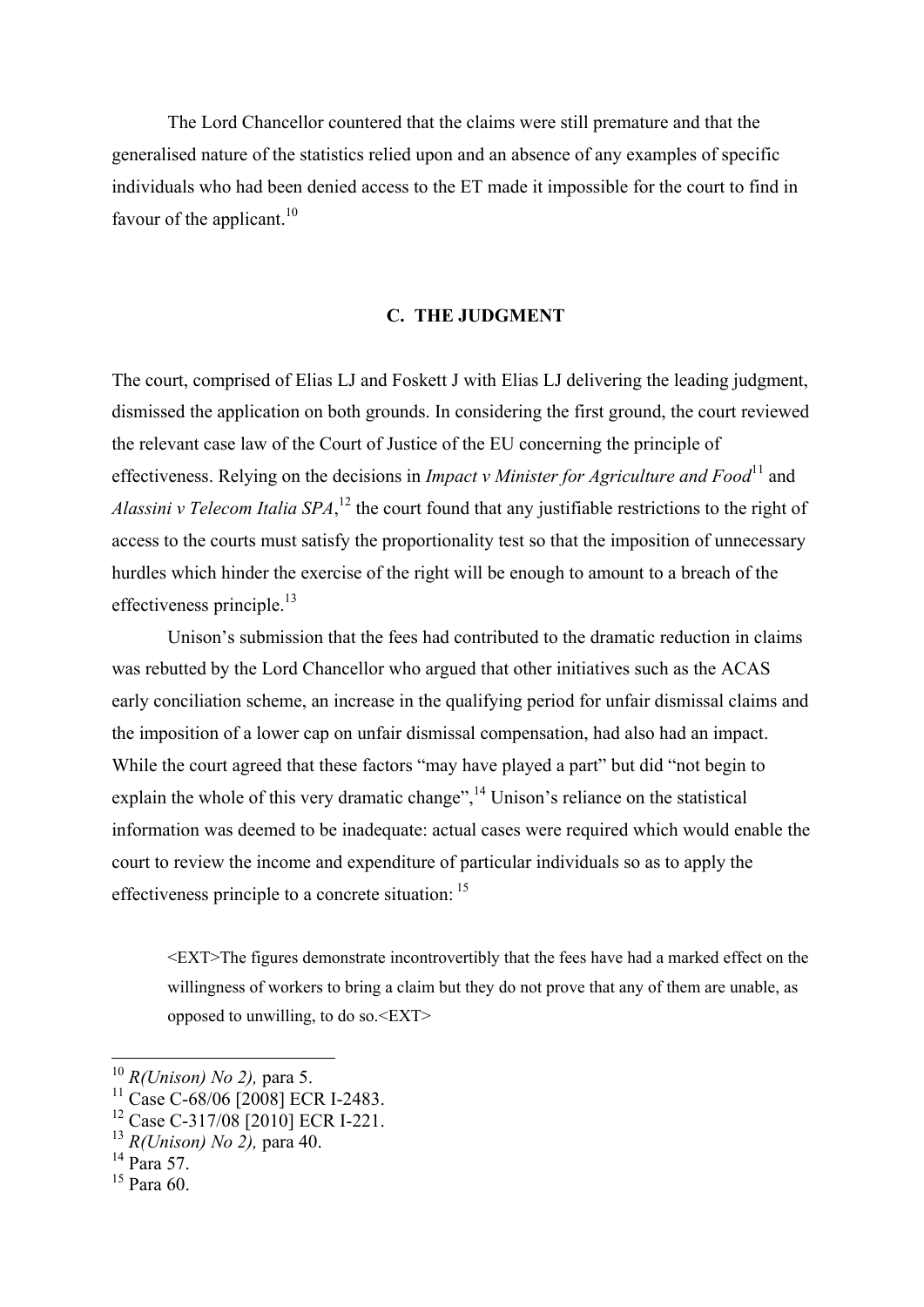Turning to the allegation that the Type B fee has had a disproportionate impact on discrimination claimants, most of whom are women, the court held that it was not appropriate to argue indirect discrimination based on a self-selected sub-group (i.e. the number of women bringing discrimination claims as a proportion of all claimants) because if a different subgroup were selected, the reverse could be true. The statistics on unfair dismissal cases, for example, demonstrated an adverse impact on men.<sup>16</sup> The central question was not whether *any* fee was justified but whether the different fee rates for Types A and B claims were justified. Accordingly, the rationale for the different rates, which was that the more complex Type B cases required a higher allocation of court resources, was legitimate.<sup>17</sup>

In response to Unison's submission that cost-saving was the sole or principal aim of the fees regime, the court found that the government had actually identified three objectives: to transfer one-third of the annual running costs to users; to make tribunals more efficient and effective not least by removing unmeritorious claims; and to encourage alternative methods of employment dispute resolution other than litigation.<sup>18</sup> The court found each of these objectives to be legitimate. If viewed in its wider context, including the possibility of remission for those on low incomes and the recoverability of the costs for successful claims, any discrimination arising was found to be justified and proportionate.

Permission to appeal to the Court of Appeal was granted.

#### **D. COMMENT**

Unison has announced its intention to appeal.<sup>19</sup> In keeping with the judgment, such an appeal will require evidence relating to specific individuals who were prevented from pursuing viable claims on affordability grounds. This might be easier said than done. The dramatic decline in claims is likely to be reflected in a fall in the number of individuals seeking advice and support through the usual channels, thus making it difficult to identify a pool of potential claimants. Of course, there will be some who found out about the imposition of fees only on seeking advice and who were refused remission. However, to require such individuals to

1

<sup>16</sup> Para 71.

<sup>&</sup>lt;sup>17</sup> Para 69.

<sup>&</sup>lt;sup>18</sup> Para 83.

<sup>19</sup> See *http://www.unison.org.uk/unison-to-appeal-high-court-decision-over-tribunal-fees.*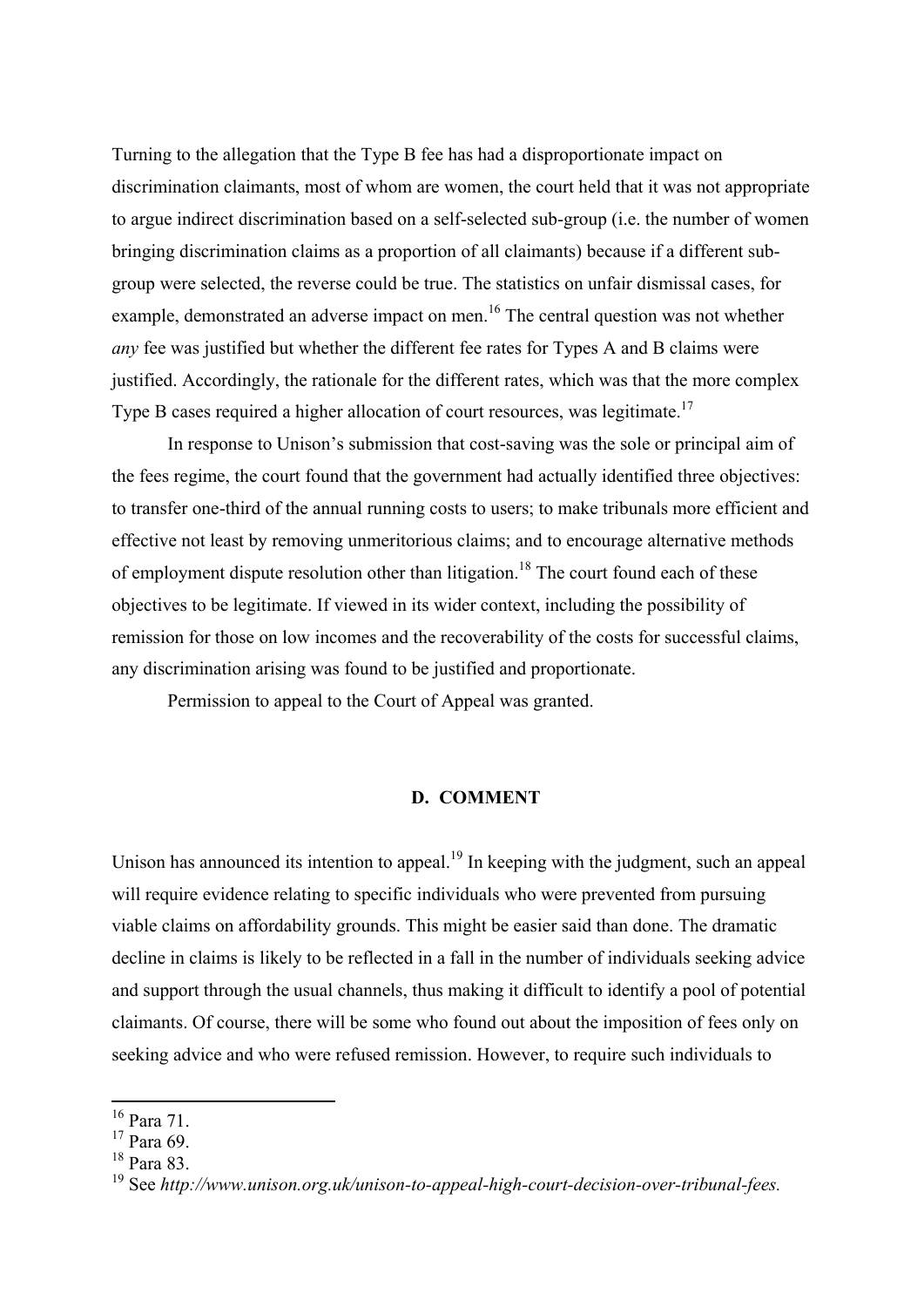participate in litigation which is not directly concerned with resolving their personal dispute is a lot to ask. Even where willing individuals are forthcoming, the standard against which their circumstances will be judged is likely to prove rather difficult to meet: $^{20}$ 

<EXT>The question many potential claimants have to ask themselves is how to prioritise their spending: what priority should they give to paying the fees in a possible legal claim as against many competing and pressing demands on their finances? And at what point can the court say that there is in substance no choice at all?<EXT>

Such individuals will have to be outside of the eligibility requirements for remission, for which qualification depends on receipt of a means-tested benefit, and yet still be able to demonstrate that the fees are unaffordable. It is not uncommon for an individual's finances to be in a state of flux following an employment dispute. This may be as a result of the dispute itself. The transition to a new job, perhaps requiring an application for in-work benefits, can make it difficult to establish a financial snapshot on which to base a rational decision about whether to lodge an ET claim, never mind one which is capable of satisfying the conditions set out by the High Court.

The financial outlay is only one of a much wider range of costs incurred by individuals caught up in employment disputes. Other human costs include the effects on the individual's health and wellbeing and that of his or her family.<sup>21</sup> How much account the court will take of relevant life circumstances is unclear yet such backstories may be critical in influencing decision-making for those who find themselves in financial straits, particularly in the current economic climate. $^{22}$ 

Any assessment of individual decision-making, therefore, requires consideration of the bigger picture in which wider contextual factors combine to make the fees the last in a long line of barriers to justice. In its submission Unison outlined a range of such factors which, even in the pre-fees era, militated against claimants<sup>23</sup> including the lack of affordable legal representation and feelings of intimidation at the prospect of self-representation; the low

<sup>20</sup> *R(Unison) No 2),* para 61.

<sup>&</sup>lt;sup>21</sup> See N Busby and M McDermont, "Workers, marginalised voices and the employment tribunal system: some preliminary findings" (2012) 41 *Industrial Law Journal* 166.

 $^{22}$  For examples of individual stories see the case studies from the ongoing project "Citizens" Advice Bureaux and Employment Disputes" available at

*http://www.bristol.ac.uk/law/research/centres-themes/aanslc/cabproject/employmenttribunalfees/*.

<sup>23</sup> *R(Unison) No 2),* para 47.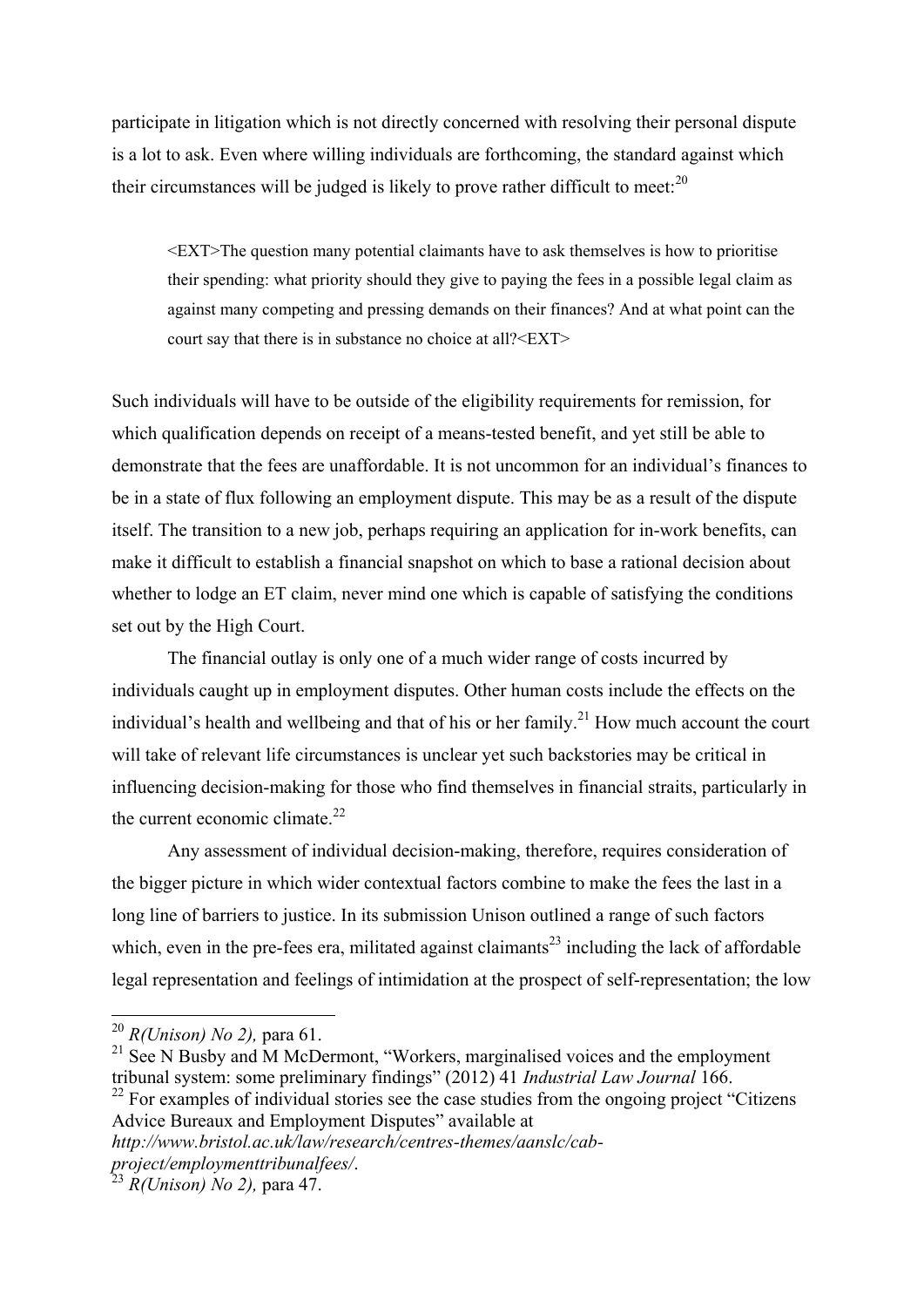rates or absence of compensation in some claims; and the difficulties experienced by many successful claimants in enforcing a money judgment.<sup>24</sup> When placed in this context, spending £390 to chase a similar amount in unpaid wages is probably not a risk worth taking. However, if a claimant in this position were found to have access to £390, could it still be asserted that the fee had made access to justice "excessively difficult"?

Recognition of the near impossible task that the High Court has set for Unison brings us back to the ET statistics which, on a closer reading of the judgment, actually appear to have been very persuasive in convincing the court that fees *have* made it excessively difficult for many claimants to proceed. In Elias LJ 's statement that the statistics "…demonstrate incontrovertibly that the fees have had a marked effect on the willingness of workers to bring a claim",<sup>25</sup> it is the use of the term "willingness" rather than "ability" that introduces the margin of doubt exploited in the judgment. Perhaps Lord Foskett's words provide a stronger endorsement of Unison's approach:<sup>26</sup>

<EXT>The effect of the new regime has been dramatic … so dramatic that the intuitive response is that many workers with legitimate matters to raise before an ET must now be deterred from doing so because of the fees that will be demanded of them before any such claim can be advanced  $\leq$ EXT $>$ 

It is unfortunate that the court felt unable to make the inference required to find the statistics capable of demonstrating that the fees represent a substantial and insurmountable barrier to justice for many workers.

## **E. THE FUTURE: A NORTH-SOUTH DIVIDE?**

The fees policy is likely to provoke much further debate and may even prove to be the catalyst for a divergence in approach between Scotland and England and Wales. The Scottish

 $24$  The government's own research has revealed that only 49% of successful claimants were paid in full and a further 16% were paid in part, the Department for Business, Innovation and Skills (2013) "Payment of Tribunal Awards", available at

*https://www.gov.uk/government/uploads/system/uploads/attachment\_data/file/253558/bis-13- 1270-enforcement-of-tribunal-awards.pdf*.

<sup>25</sup> *R(Unison) No 2),* para 60.

 $26$  Para 96